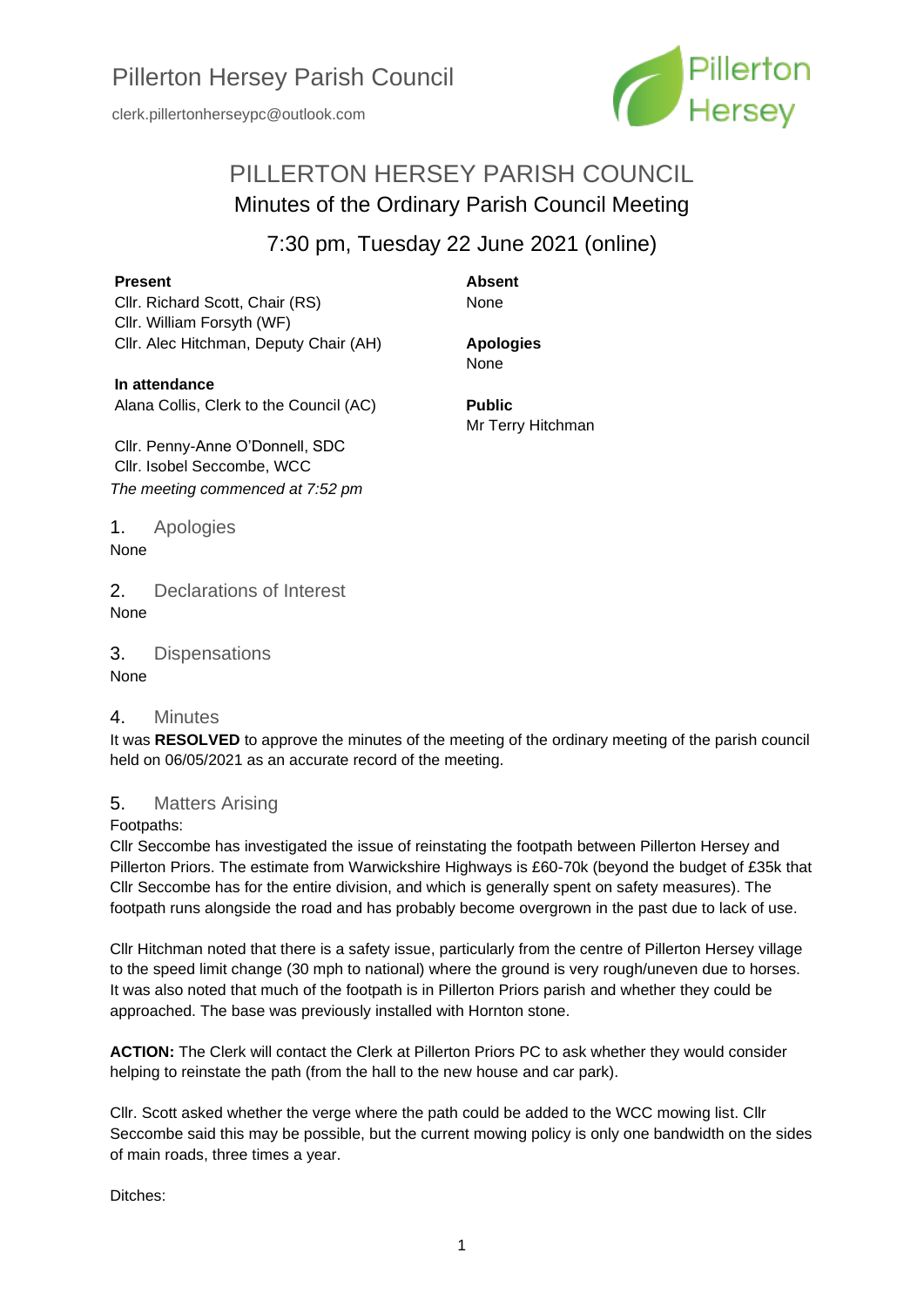



Cllr Forsyth said the contractor is booked in to complete the ditch clearing in July. The culverts will also need doing. Cllr Scott noted that the drain in the road near the edge of the village is already blocked up. Cllr. Seccombe will try to get the gulley buster to go through the village and clear the drains.

#### Water pressure and Severn Trent:

The Clerk said that due to other activity, she had not had chance to follow up with Severn Trent regarding concerns about low water pressure. Cllr. Hitchman raised the concern with Cllr. Seccombe and Cllr. O'Donnell. He mentioned that the local reservoir has to be topped up by tankers on occasion. A concern should be noted regarding the water supply for new housing; where will it come from?

Cllr. O'Donnell said the issue of low water pressure has come up. Cllr. Scott suggested that local planning policy could be that new builds require a grey water system. Cllr. O'Donnell said that Ian Shenton is the new Chair of SDC's Green Initiative.

#### 6. Public Forum

No matters were raised.

#### 7. Co-option of new Councillors

No prospective councillors were able to attend the meeting. Cllrs. agreed to continue building conversation with residents who may be interested in joining the parish council.

#### 8. Parish Council logo

The councillors shared the new logo with those present at the meeting. It was agreed that this was a good representation of the parish. It was **RESOLVED** to recognise the resident, Sam Curtis, who had provided the chosen design with a voucher of £20. The Clerk will arrange this.

#### 9. Planning Matters

#### Planning applications received

i. 21/01022/COUM – Leamington Hobby Centre, Leasowes Farm, Oxhill, Warwick CV35 0RL It was noted that the parish council had not submitted any comment to this.

ii. [21/01569/FUL](https://apps.stratford.gov.uk/eplanning/AppDetail.aspx?appkey=QSXKV1PMM1000) – Easterclose, Oxhill Bridle Road, Pillerton Hersey, Warwick, CV35 0QB It was agreed that the proposal would not have a negative impact on the scene. It was **RESOLVED** to make a response of no representation but to provide a comment that if SDC were to support the application, then consideration should be made with regards construction traffic because the lane is narrow and large vehicles would have a noise impact and potentially cause access issues for others.

#### Planning decisions

i. [21/01116/TREE](https://apps.stratford.gov.uk/eplanning/AppDetail.aspx?appkey=QR4RRUPMFYV00) – Staddle Stones, Watery Lane, Pillerton Hersey, Warwick, CV35 0QP It was noted that the tree works were approved.

ii. 21/01022/COUM – Leamington Hobby Centre, Leasowes Farm, Oxhill, Warwick CV35 0RL It was noted that the change of use (retail to dwelling) Class J, K, and M had been approved.

#### 10. Consultations

To consider a response to the following consultations:

i. NALC response to the Department for Digital, Culture, Media & Sport consultation on rural broadband

It was noted that the Clerk had submitted a response to this consultation.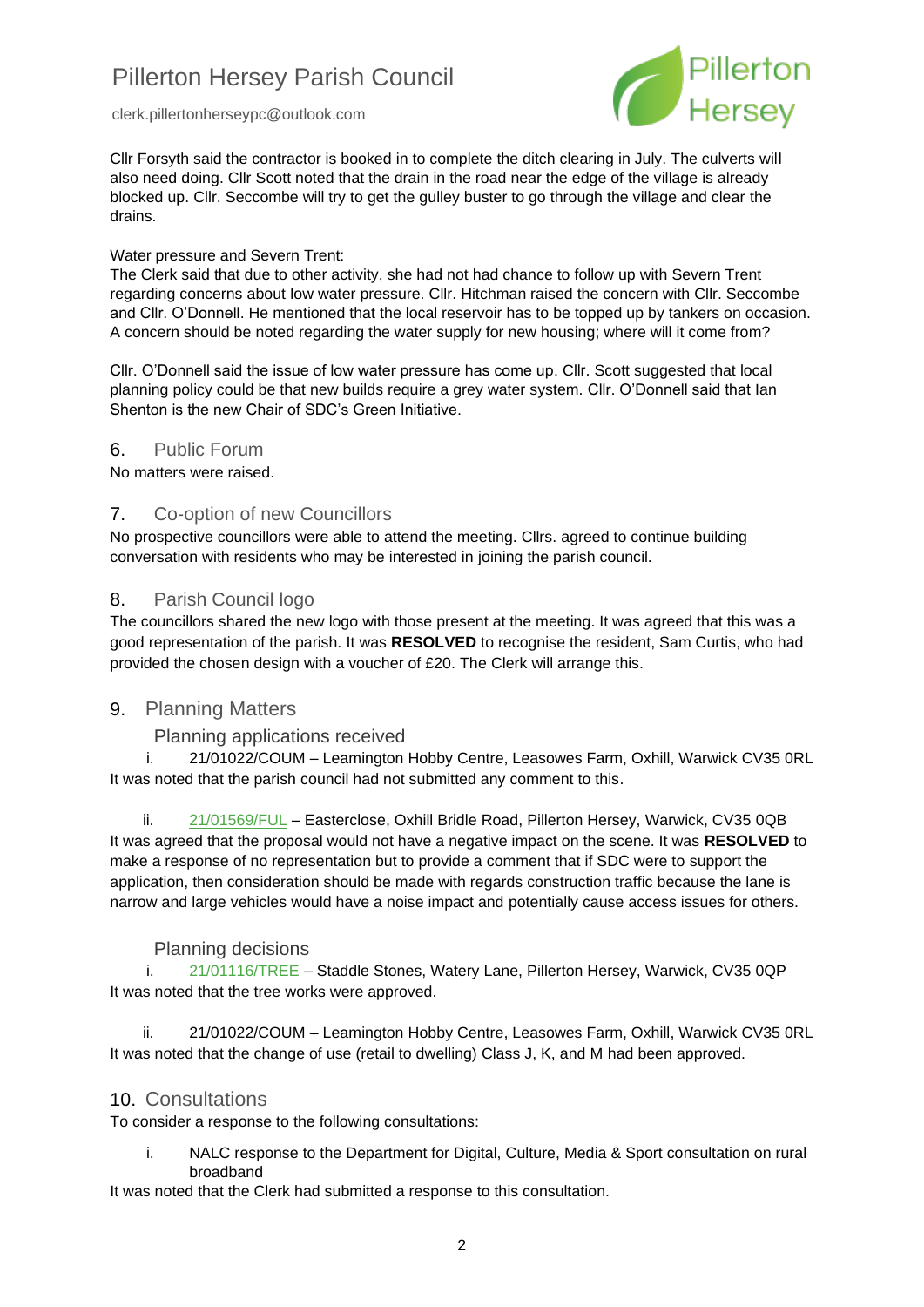

ii. Ministry of Housing, Communities & Local Government call for evidence on Local authority remote meetings.

It was noted that the Clerk had submitted a response to this consultation.

## 11. County, District and Parish Liaison

WCC: Cllr Seccombe had sent a recent update via email. This had been circulated to Councillors.

SDC: Cllr O'Donnell provide an update on key matters including: Covid-19 vaccination appointments are available and residents requiring transport can use the VASA service.

Homelessness: The Fred Winter Centre is going to offer services to centres to stop the cycle of temporary accommodation and support those in hardship. The Centre has a community café, bakery and food bank. The project is led by Spring Housing Association and has been made possible due to lots of different organisations (Springfield Mind, CA South Warwickshire, Change Grow Live, Orbit Better Days, St Basils, DWP and P3) coming together and will open in September.

SDC has decided to remove the free parking permits for over 65s. Cllr O'Donnell had raised the concern from rural communities that this would have a more significant impact in areas where there is little or no public transport.

Other issues include the merger with WDC being monitored by the Overview and Scrutiny Committee and that planning applications are being submitted and processed in a timely way. County lines drug issues are on the increase and the boundary review is ongoing (increasing to 41 wards).

There are concerns regarding the significant increase in flytipping; over 80% in SDC and over 100% increase in WDC. The closure of recycling centres due to Covid-19 is thought to be a contributing factor. The charging for green waste may also have an impact.

The BEIS restart grant scheme has been topped up by SDC. Grants have been paid and there has been a significant rise in the number of patents being filed.

Cllr. Hitchman asked if there was any information on homeless numbers pre-Covdi-19 and now. Cllr. O'Donnell said she would look into this.

Cllr Seccombe provided additional information about the Warwickshire recovery and investment fund.

Cllr Forsyth noted that it is positive that the WCC property company is investing in environmentally friendly energy generation.

## 12. South Warwickshire Local Plan – Scoping and Call for Sites Public **[Consultation](https://www.southwarwickshire.org.uk/swlp/)**

It was noted that the Parish Council had not made a submission to the consultation.

## 13. Stratford District Council Local Enforcement Plan Consultation

The parish council agreed there needed to be stronger, more effective planning enforcement. Examples of planning breaches and lack of enforcement are needed to demonstrate the nature and frequency of issues. It was **RESOLVED** that councillors would send the Clerk examples they were aware of, by 28/06/2021 so that the Clerk could collate a response.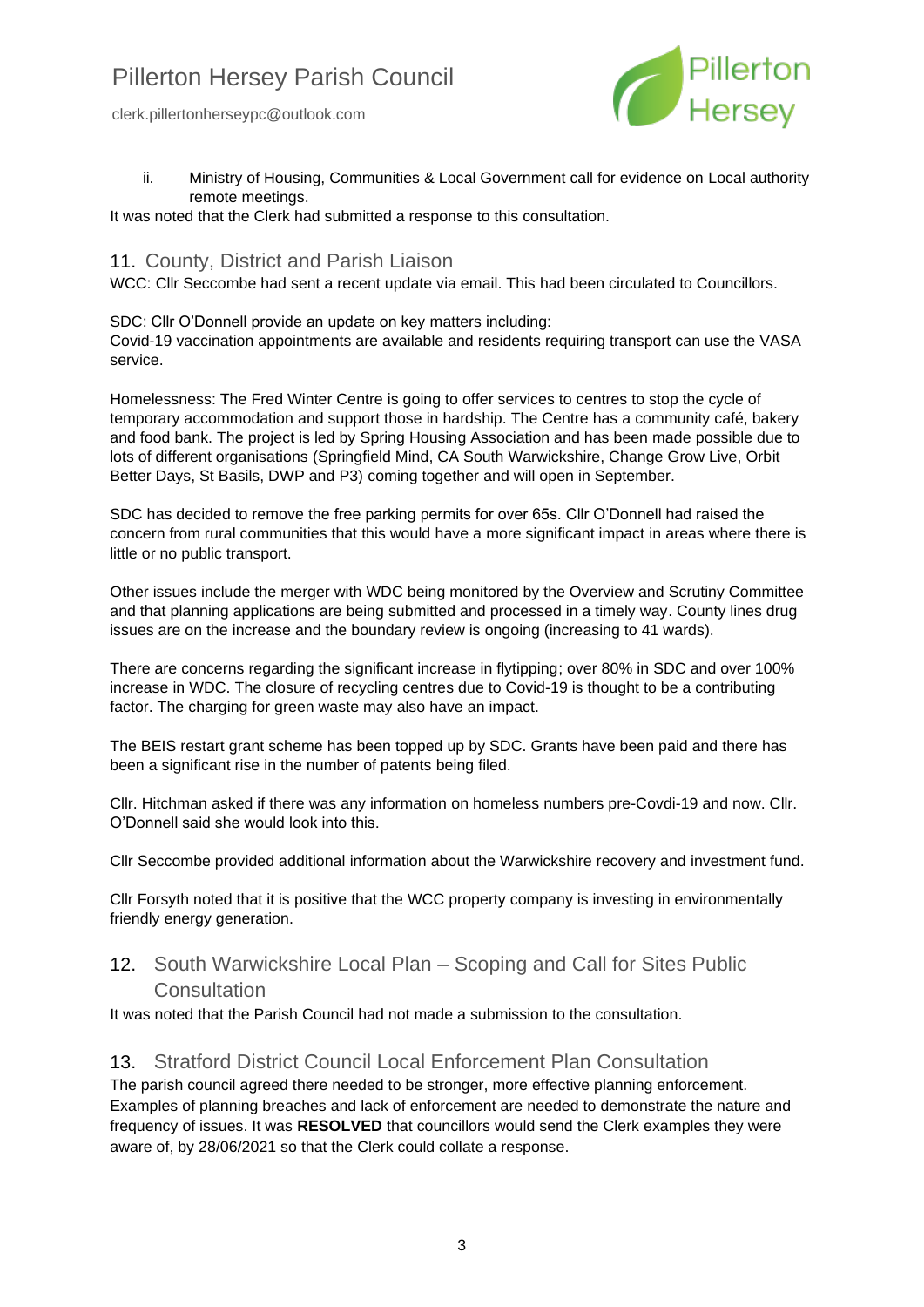clerk.pillertonherseypc@outlook.com



### 14. Finance

i. To approve accounts for payment

There were no new invoices received. The issue with payment authorisation has not been resolved. The Clerk continues to make efforts to get the right information by the bank.

#### ii. To receive the finance report for May 2021.

The financial statement report was shared and approved by Councillors.

### 15. Annual Governance and Accountability Return 2020/21

i. To receive the complete Annual Internal Audit Report 2020/21 It was noted that the report had not yet been received. This will be shared ahead of the next meeting.

ii. To complete, approve and sign the Annual Governance Statement for 2020/21 and Accounting Statements 2020/21

The Annual Governance statement was completed, and it was **RESOLVED** that it was accurate and that should be signed by the Chair and the Clerk. The Accounting Statements were approved, proposed and signed by the Clerk and Chair.

It was noted that the Clerk would publish the notice of public rights and the Annual Governance and Accountability Return.

iii. To approve completion and signing of the AGAR Certificate of Exemption for 2020/21 It was agreed that the parish council is eligible to declare itself exempt from external audit. It was **RESOLVED** to approve and sign the Annual Governance and Accountability Return 2020/21 Part 2PM.

## 16. Council documents, policies and procedures

To review and adopt:

#### i. Emergency Plan

It was agreed that this document is official sensitive and needs to remain up to date and secure. Councillors were asked to consider the key information needed to complete the plan. This includes local risk sites, places of safety, appropriate local volunteer groups, emergency health and medical providers, relevant flood information and local suppliers/contractors.

#### ii. Fixed assets register

It was **RESOLVED** to approve and adopt the updated risk register

iii. Risk assessment

It was **RESOLVED** to approve and adopt the updated risk assessment

#### iv. Pre-planning protocol

It was RESOLVED to approve and adopt the pre-planning protocol.

## 17. Parish Council Communication

The parish council discussed the ongoing need to facilitate better communication with residents. It was **RESOLVED** to set up a parish council WhatsApp group and share a link and QR code so that residents could follow. This will be read-only except for Councillors and the Clerk. The Clerk and Cllr. Scott will liaise to set this up.

It was **RESOLVED** to set up an organisation Facebook page. Relevant news items can be shared on this for the community and shared further via the WhatsApp group.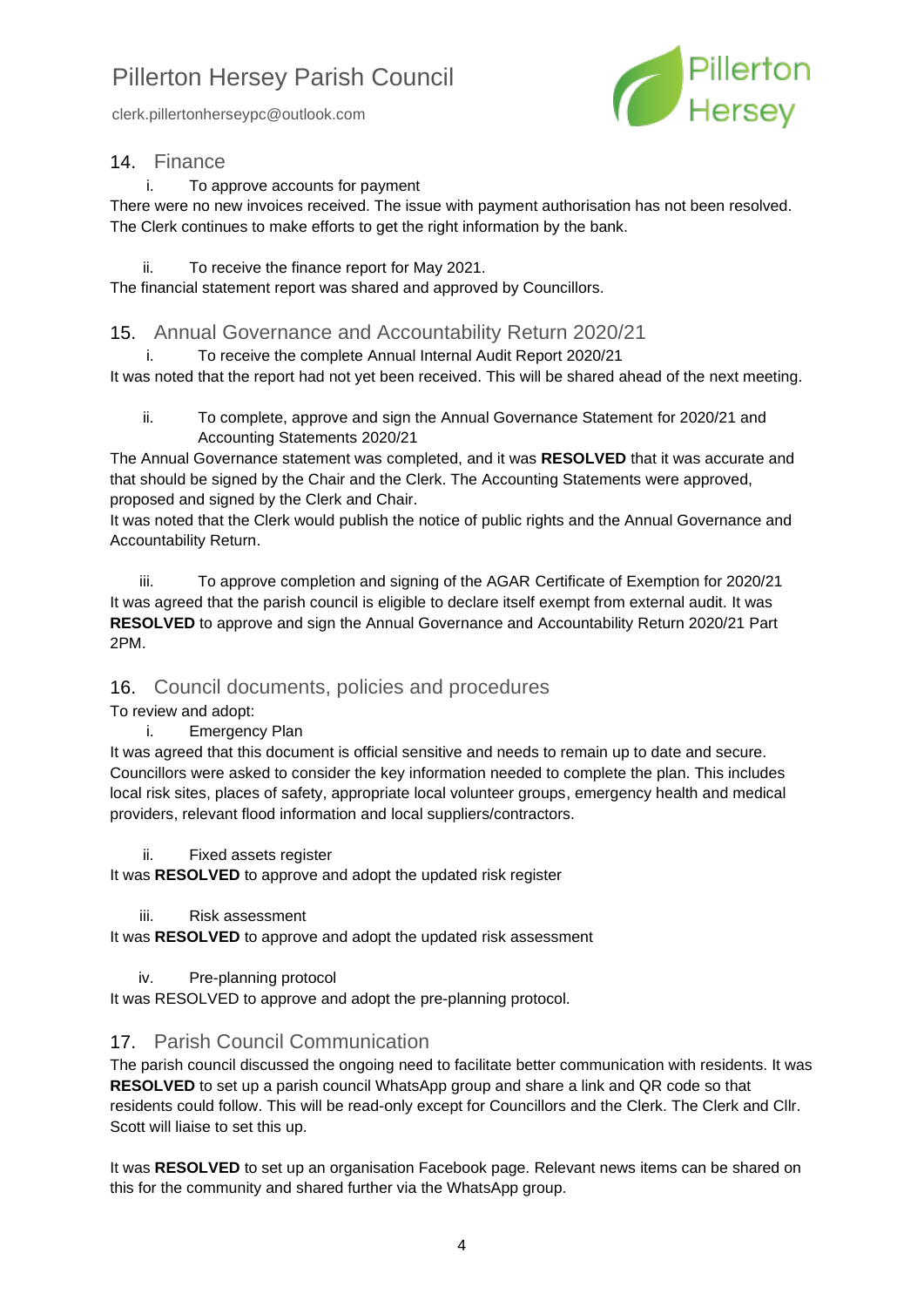

The new website (currently in development) will have a comments page so that people can submit queries.

The Chair noted that the website hosting company had switched off the old website and moved it to a new system. There was no notification of this happening and unfortunately, all documents (e.g. minutes) on the site had been lost. The Chair is liaising with the hosting company to recover these. In the meantime, it was agreed that the Clerk would update information as much as possible.

### 18. Reports and Questions

The Clerk raised a matter that had been requested to be shared. This was regarding some markings on a hedge and road in Oxhill Bridle Road. It seems a new entrance to the field is being marked. It was agreed that the Clerk would contact Mr Emery to discuss the issue and also contact the planning officer to enquire whether this requires planning permission.

19. Exclusion of Public & Press

No items

20. Confirmation of future meetings The future meeting dates for 2021 were confirmed as:

7:30 pm, Thursday, 9 September 2021

7:30 pm, Thursday 18 November 2021

The meetings will be held at the church.

*The meeting closed at 22:00*.

Signed: Date:

Chair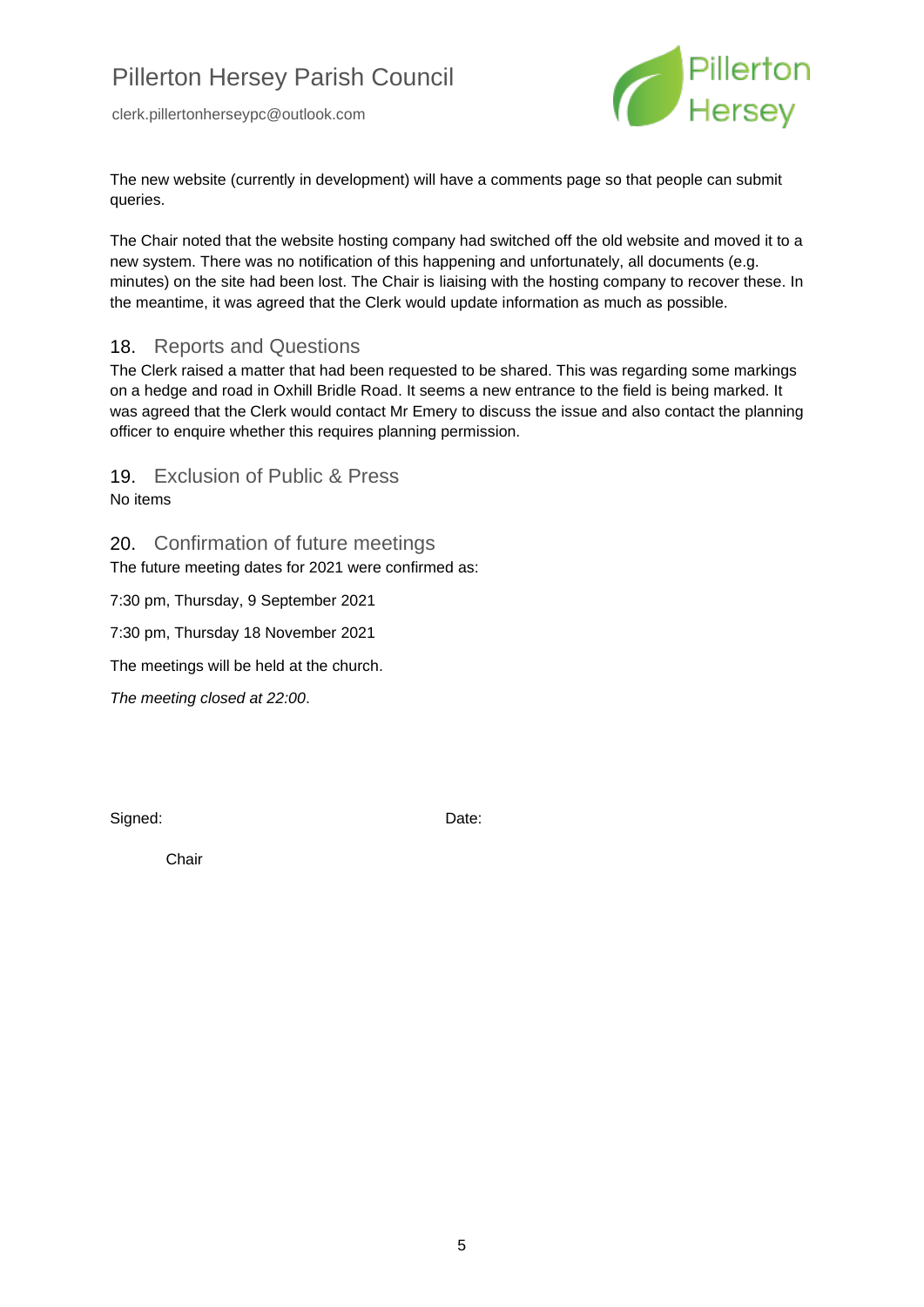

# Appendix A

# DCMS consultation on Rural Broadband

# A response from Pillerton Hersey Parish Council

May 2021

### About Pillerton Hersey

Pillerton Hersey Parish Council represents a small rural community in South Warwickshire. Despite being in central England just over an hour from London, this rural community has ongoing concerns regarding local infrastructure including, but not limited to, rural broadband. This has been a particular issue over the last 15 months due to the impact of the Covid-19 pandemic.

#### Demand or improved broadband in very hard to reach locations

By the definition provided in the consultation document, Pillerton Hersey may not be classed as "very hard to reach" but there are several isolated premises, and the small village has no amenities other than a church. There is very limited public transport, and the urban centre is several miles away.

The nearest exchanges are in Ettington (which serves the majority of properties) and Kineton. These are 2.5-3 miles away from the village centre.

| 1. | For basic data to analyse responses<br>(such as household size, etc)                                                                              | Around three people                                                                                                                                                                                                                                                                                                                                                       |  |  |
|----|---------------------------------------------------------------------------------------------------------------------------------------------------|---------------------------------------------------------------------------------------------------------------------------------------------------------------------------------------------------------------------------------------------------------------------------------------------------------------------------------------------------------------------------|--|--|
| 2. | What types of devices and services do<br>the residents in your parished area use<br>(typically)?                                                  | Personal computers, smartphone and tablets<br>There are a number of residents that run<br>businesses from home and have more<br>demanding set ups to include video conferencing<br>and VOIP telephony.<br>It is important to also remember that it is now<br>widespread that households will use streaming<br>services such as Amazon Prime, Netflix or<br>subscriptions. |  |  |
| 3. | What broadband services do your<br>council's residents tend to use most and<br>typically how much do they cost?                                   | The predominant services used are BT and Sky.<br>We                                                                                                                                                                                                                                                                                                                       |  |  |
| 4. | What are the average broadband speeds<br>in your local council's area (on average)<br>and are they what residents were<br>expecting on the whole? | Speed varies dramatically throughout the various<br>properties. The service can be intermittent during<br>peak times. As an example, there are two<br>residents who, can only connect and participate<br>in a video call if only one of them uses a video at<br>a time.                                                                                                   |  |  |
| 5. | How reliable is the overall service<br>residents in your council's area receive<br>and do they tend to be satisfied?                              | The service is patchy and many residents<br>struggle with this for work, schooling and family<br>communication.                                                                                                                                                                                                                                                           |  |  |
| 6. | What broadband speed do residents in<br>your areas typically require (estimates are<br>fine)?                                                     |                                                                                                                                                                                                                                                                                                                                                                           |  |  |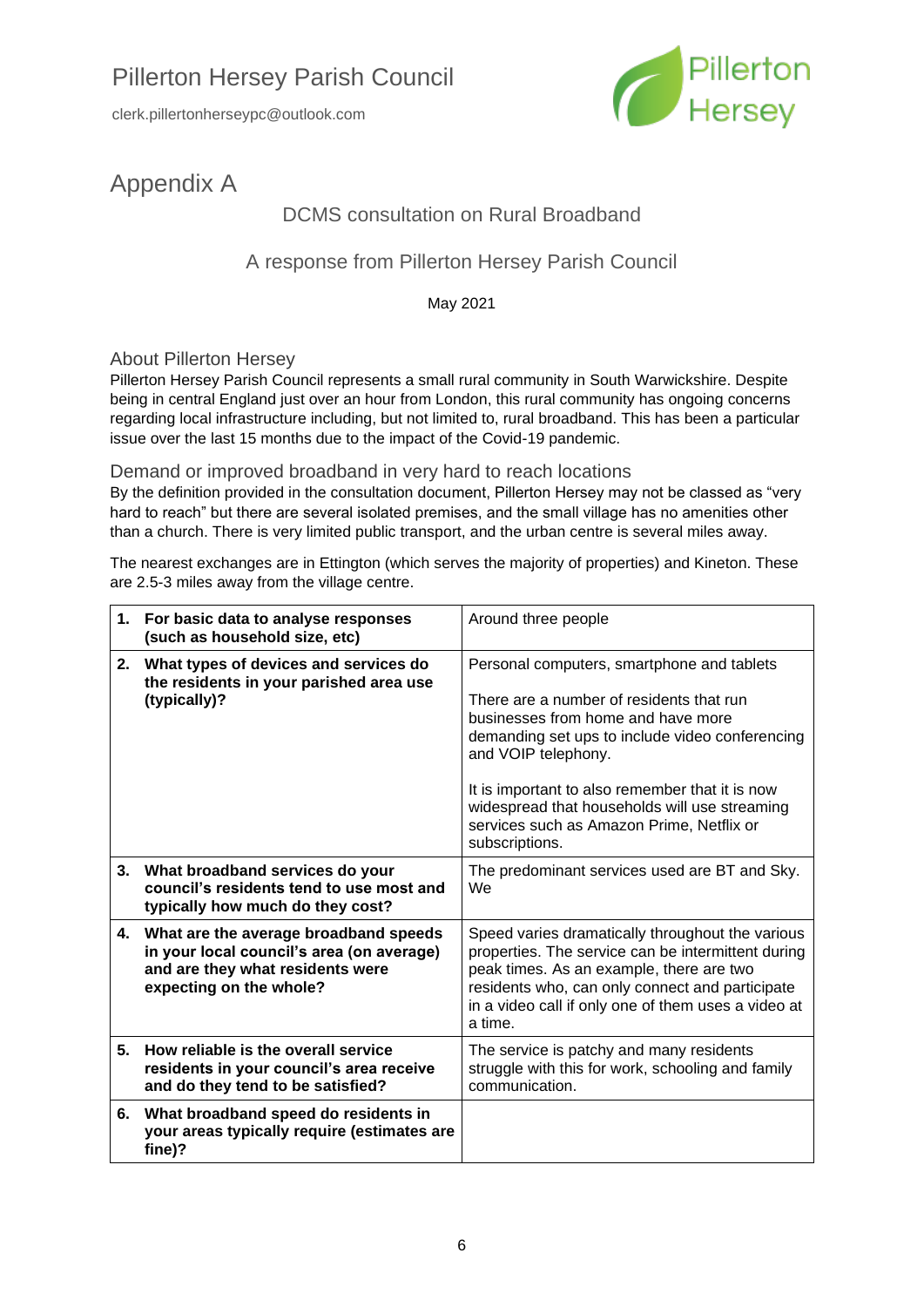

|    | 7. How much would you value an improved<br>connection speed?                                                                                              | This is an issue that many residents would like to<br>see addressed. It is relevant to all generations.                                                                                                                                                                                                                                                                                        |  |  |
|----|-----------------------------------------------------------------------------------------------------------------------------------------------------------|------------------------------------------------------------------------------------------------------------------------------------------------------------------------------------------------------------------------------------------------------------------------------------------------------------------------------------------------------------------------------------------------|--|--|
|    |                                                                                                                                                           | Improved internet within the parish would enable<br>more home working from home which would<br>reduce unnecessary journeys.                                                                                                                                                                                                                                                                    |  |  |
|    |                                                                                                                                                           | Better contact with friends and family and<br>improve the running of local businesses. Better<br>internet would also help with the lack of mobile<br>signal throughout the village as more mobile<br>providers enable WiFi calling when you are at<br>home.                                                                                                                                    |  |  |
| 8. | To what extent do you have access to and<br>use mobile data alternatives to fixed<br>broadband services?                                                  | During the lockdown of 2021 and early 2021,<br>children had to be provided with mobile data so<br>that they could access online lessons.<br>Many residents in the village cannot use a<br>webcam during online meetings because the<br>speeds do not support this.                                                                                                                             |  |  |
|    |                                                                                                                                                           | Due to the topography of the village, mobile<br>signal is extremely low for even basic calls. In<br>the summer when trees are in full leaf, the signal<br>is non-existent on all networks.                                                                                                                                                                                                     |  |  |
| 9. | How has the COVID-19 pandemic affected<br>your needs for broadband / digital<br>connectivity?                                                             | The need for connectivity is greater than ever<br>before. For children to learn, for people to work<br>from home and for families (across all<br>generations) to be able to stay in touch.                                                                                                                                                                                                     |  |  |
|    | 10. How would access to improved<br>broadband benefit you in particular?                                                                                  | There are many different kinds of local business.<br>There are several people who run their own<br>businesses and as a minimum they need to be<br>able to conduct basic business transactions<br>including completing necessary activities with<br>HMRC and DEFRA etc.                                                                                                                         |  |  |
|    |                                                                                                                                                           | There are other businesses including IT<br>professionals for whom the internet is crucial to<br>conduct business. Increasing use of conference<br>calls which are extremely sensitive to internet<br>speeds. Other specialist business activity<br>includes software deployment to client servers<br>both on-premises and in the cloud. This requires<br>both good upload and download speeds. |  |  |
|    |                                                                                                                                                           | In modern society, the increasing use of smart<br>home devices is also stable reliable internet<br>services to run properly.                                                                                                                                                                                                                                                                   |  |  |
|    | 11. Have you ever used or been offered a<br>virtual health service, such as an online<br>GP session? How would you rate this<br>based on your experience? | This has been routinely offered during the<br>current. The service is generally ok but may vary<br>depending on the time of day.                                                                                                                                                                                                                                                               |  |  |
|    | 12. Have households in your council area<br>made use of virtual / tele education?                                                                         | Yes. However, additional devices had to be<br>provided to support access to appropriate<br>internet provision.                                                                                                                                                                                                                                                                                 |  |  |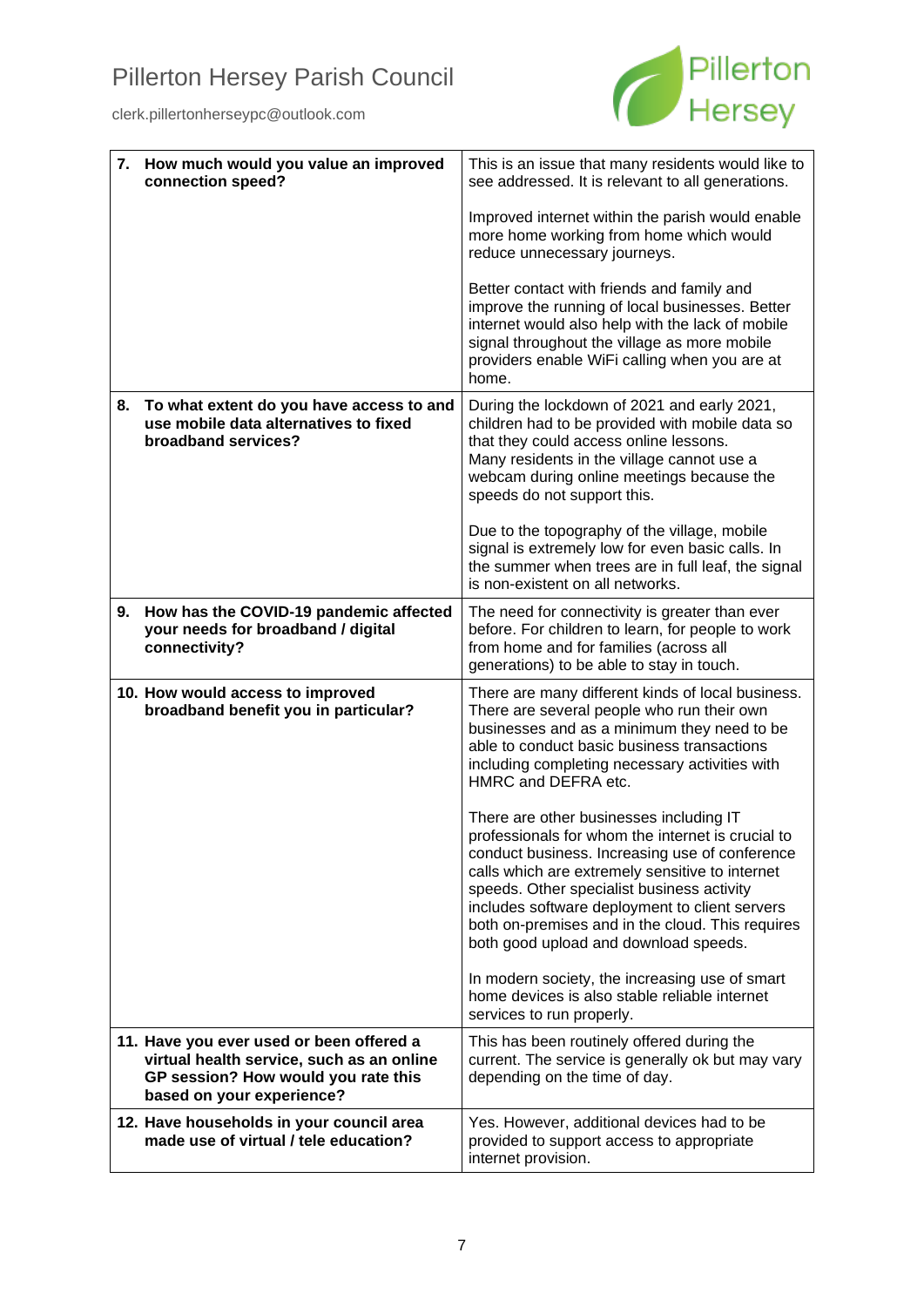

| 13. Do residents in your council area have<br>access to the below mentioned services?<br><b>Online libraries</b><br><b>Online medical appointments</b><br><b>Online learning</b><br><b>Online banking</b>                                                                                      | Yes<br>Yes<br>Yes<br>Yes                                                                                                                                                                                                                                                                                                                                                                                                                                                                                                                                            |
|------------------------------------------------------------------------------------------------------------------------------------------------------------------------------------------------------------------------------------------------------------------------------------------------|---------------------------------------------------------------------------------------------------------------------------------------------------------------------------------------------------------------------------------------------------------------------------------------------------------------------------------------------------------------------------------------------------------------------------------------------------------------------------------------------------------------------------------------------------------------------|
| 14. How do you think better broadband in<br>your local council area would affect the<br>lives of your residents regarding the<br>below:<br>Keeping in touch with friends and family<br><b>Access to online entertainment</b><br><b>Access to support services</b><br>Ability to work from home | Yes. Better broadband would enhance all of the<br>aspects mentioned.                                                                                                                                                                                                                                                                                                                                                                                                                                                                                                |
| 15. How do you think residents in your<br>council area being able to access the<br>above services online would affect their<br>health and wellbeing?                                                                                                                                           | With more and more services moving online, it is<br>crucial that villagers have access to a reliable<br>connection so that they can access their<br>banking, get shopping ordered to their homes<br>and enjoy the same 'connected' devices as<br>others in more populated areas.<br>We would expect to see an improvement in<br>health and wellbeing, particularly in mental<br>health as people may feel less isolated. This in<br>turn may lead to people remaining in a rural<br>community rather than feeling the need to be<br>less isolated.                  |
| 16. If residents in your council area do not<br>use broadband service, why do you think<br>this may be?                                                                                                                                                                                        | One aspect of this may be age-related, however<br>the poor service for high cost is also a factor.                                                                                                                                                                                                                                                                                                                                                                                                                                                                  |
| 17. Do you think residents in your council<br>area have had to change their browsing<br>behaviour or use applications as a result<br>of limitations to their broadband service?                                                                                                                | Yes, residents still use services such as Sky<br>Satellite TV rather than streaming services such<br>as Netflix due to poor connection speeds.<br>Business owners have raised occasions where<br>they have driven to take-away establishments in<br>Warwick with Free WiFi just so they can submit<br>mandatory business forms.<br>People using video conferencing technologies<br>have to default to using voice only so that they<br>can have a reasonable conversation without<br>problems.                                                                      |
| 18. Have residents changed their package,<br>supplier or technology as a result of<br>constraints with their broadband service<br>in this remote location?                                                                                                                                     | With the limited providers in the area (Virgin<br>Media not available) people have switched<br>between providers but ultimately have had little<br>success due to Openreach being the underlying<br>service in which all the internet is provided.<br>Changing provider in this scenario does not<br>change the issue of physical cabling / optics from<br>the exchange(s) to the villagers. Villagers have<br>also trialled mobile internet with limited success.<br>A very few have tried satellite internet, but the<br>latency and cost of this are big issues. |
| 19. If residents in your council area changed<br>technology to improve broadband, which<br>technology did they change from and to?                                                                                                                                                             | Unknown                                                                                                                                                                                                                                                                                                                                                                                                                                                                                                                                                             |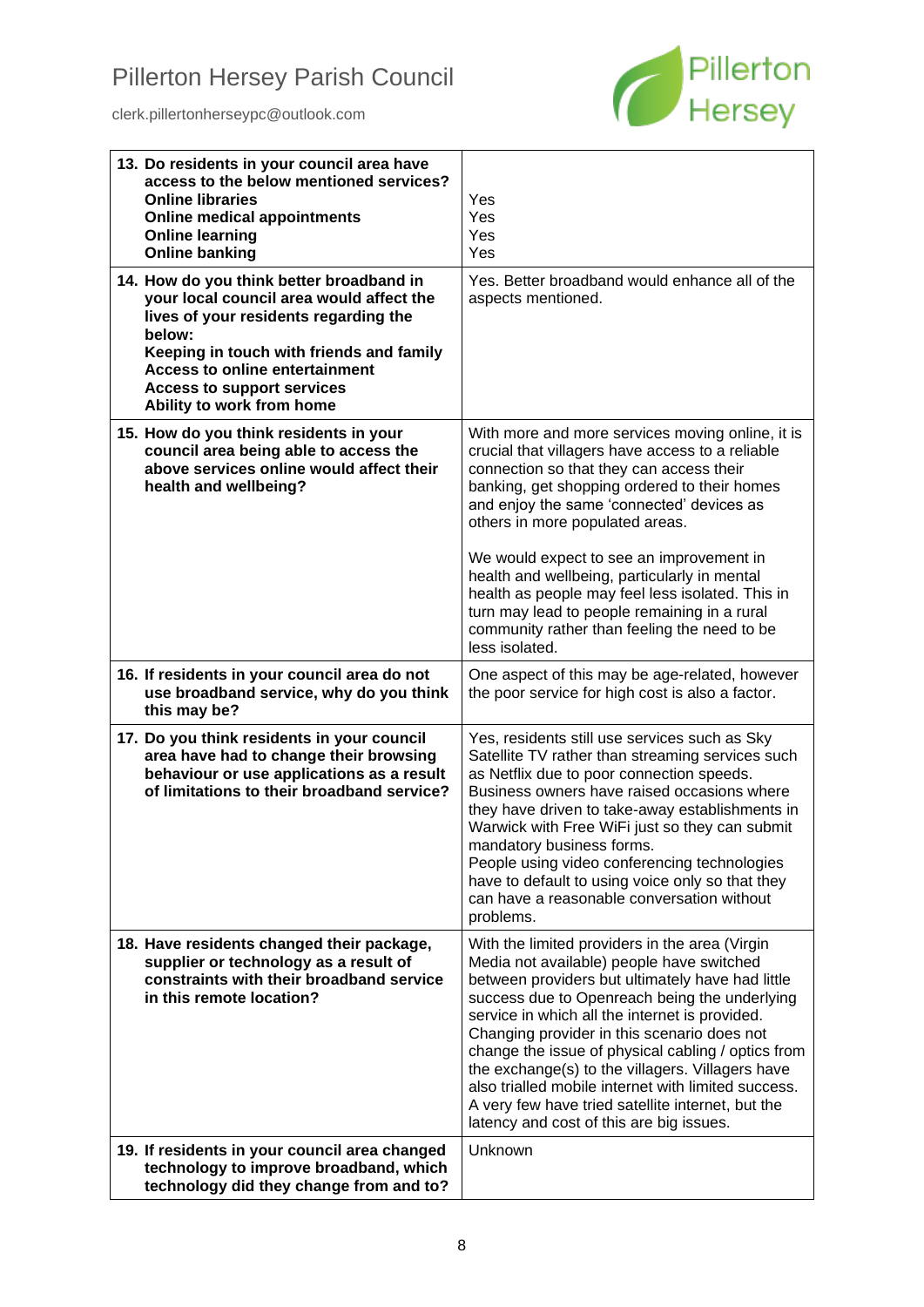

| A local business explored the option of fixed<br>wireless. However, due to the proximity of a local<br>MoD Kineton very close there is a limit to power<br>output available. Also due to the topography of<br>the village many base stations would be required<br>to get reliable signals to the houses. A trial was<br>set up but the results were less than ideal. |
|----------------------------------------------------------------------------------------------------------------------------------------------------------------------------------------------------------------------------------------------------------------------------------------------------------------------------------------------------------------------|
| This was investigated a few years ago but not<br>progressed. See question 18.                                                                                                                                                                                                                                                                                        |
| The residents and council have explored options<br>for broadband, including when new services are<br>expected.                                                                                                                                                                                                                                                       |
| A community broadband scheme was<br>investigated but no progress was made.                                                                                                                                                                                                                                                                                           |
| The parish council has not applied for a voucher<br>or received any information regarding eligibility<br>for improved connection.                                                                                                                                                                                                                                    |
| The community was part of a local initiative:<br>https://www.cswbroadband.org.uk/                                                                                                                                                                                                                                                                                    |
|                                                                                                                                                                                                                                                                                                                                                                      |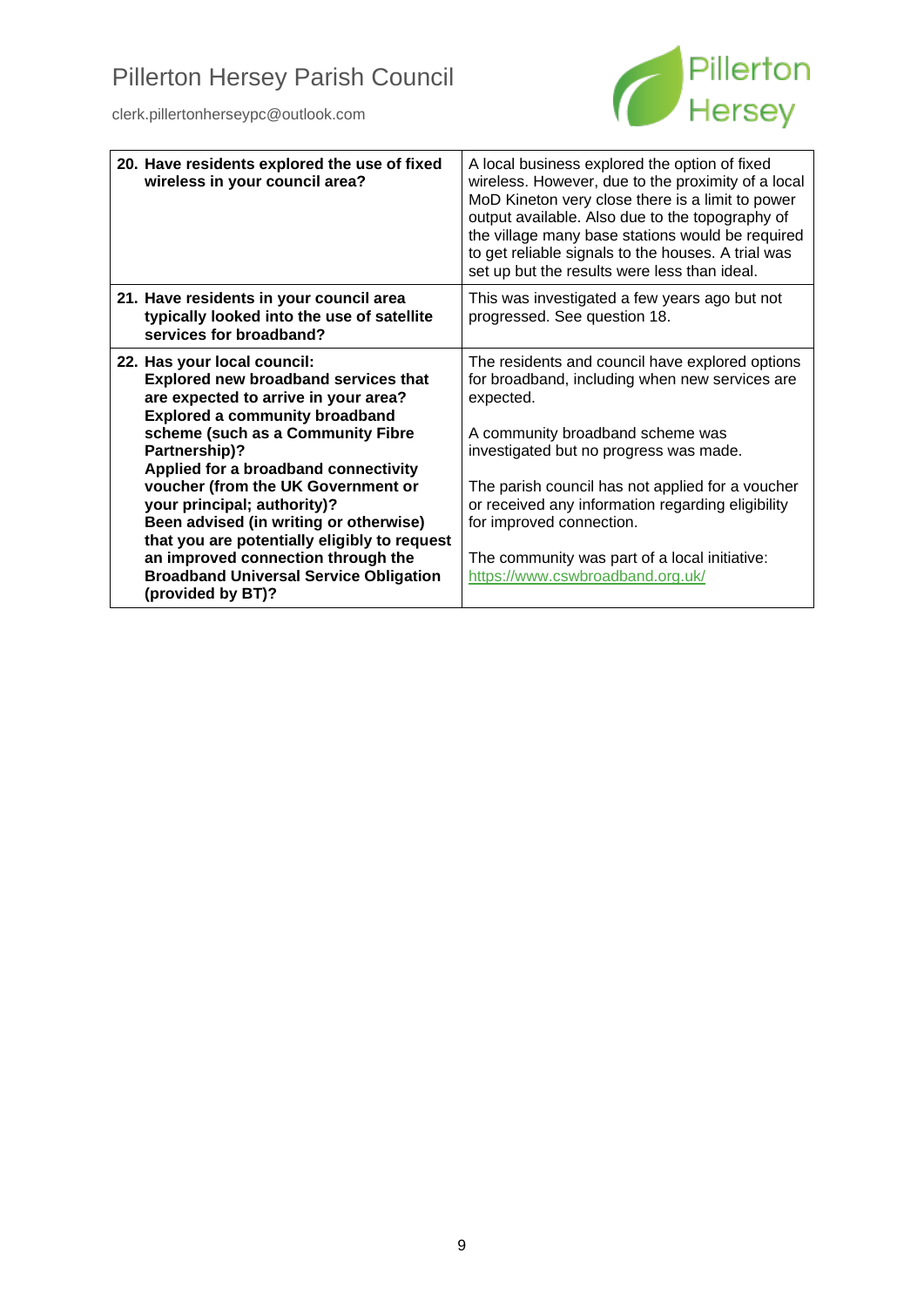

# Appendix B

Ministry of Housing, Communities & Local government call for evidence: [Local authority remote meetings](https://www.gov.uk/government/consultations/local-authority-remote-meetings-call-for-evidence/local-authority-remote-meetings-call-for-evidence#questions)

## A response from Pillerton Hersey Parish Council

June 2021

## **Q1. Generally speaking, how well do you feel the current remote meetings arrangements work?**

#### • **Well**

Although there are issues with connections, having online meetings has allowed us to have productive meetings and engage people that we otherwise may not have been able to. For the most part, internet connection issues could be resolved by not using a webcam and/or using a telephone to dial into the meeting.

## **Q2. Generally speaking, do you think local authorities in England should have the express ability to hold at least some meetings remotely on a permanent basis?**

#### • **Yes**

This doesn't just apply to our parish council meetings, but also to SDC and WCC meetings. When they have held them remotely, it means it is less of a burden on councillors to attend. In particular this would be the case if the PC was required to present at a Planning Committee.

In other examples, some parish councils have meetings on the same evening and having a remote meeting means that District and County Councillors can attend more than one meeting. This is important for their roles, members of the parish council and the community.

## **Q3. What do you think are some of the benefits of the remote meetings arrangements? Please select all that apply.**

- **More accessible for local authority members**
- **Reduction in travel time for councillors**
- **Meetings more easily accessed by local residents**
- **Greater transparency for local authority meetings**
- **Documents (e.g. minutes, agendas, supporting papers) are more accessible to local residents and others online**
- **Easier to chair meetings in an orderly fashion**
- **A virtual format promotes greater equality in speaking time during meetings**

The parish council used Zoom for its meetings, this allowed for presentation (where appropriate in the Annual Parish Meeting) and meeting control (muting, temporary exclusion if needed). Some members of the community may have mobility issues and therefore may not be able to get out to physical meetings, particularly in inclement weather. Similarly, working adults may not be available and those with caring responsibilities were unable to participate. Holding an online meeting made them more inclusive to all and therefore more representative of the cross-section of society we live in.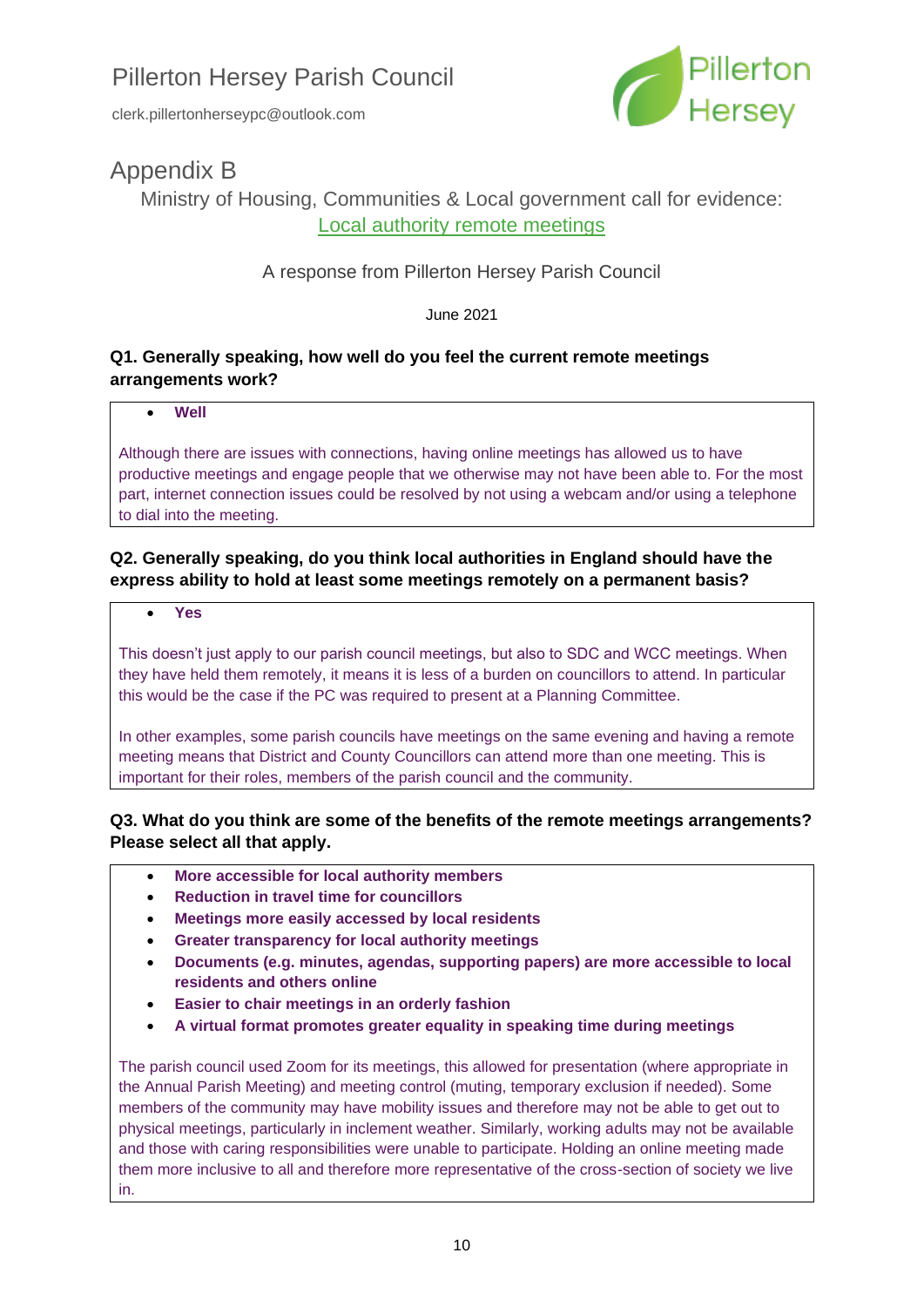

**Q4. (For local authorities only) Have you seen a reduction in costs since implementing remote meetings in your authority?**

• **Yes**

**Q5. What do you think are some of the disadvantages of the remote meetings arrangements, and do you have any suggestions for how they could be mitigated/overcome? Please select all that apply.**

- **Meetings are less accessible for local authority members or local residents who have a poor-quality internet connection**
- **Meetings are less accessible for local authority members or local residents who are unfamiliar with video conferencing/technology**

#### **Comments:**

- Accessibility due to problems with internet connection needs to be addressed but this is work in progress that aligns with the Government's commitment to infrastructure
- In parish council meetings, residents are limited to speaking in the public forum. This remains regardless of whether the meeting is online or in a face-to-face setting. The role of the Chair is to ensure there is effective management of the meeting so that all voices can be heard in a fair way.
- Although it might be assumed there is less opportunity for informal discussion online, our parish council has operated in a manner where at the end of the meeting the chair closed formal business but also asked residents about other matters including how we could better communicate with them and what mattered to them. This facilitated discussion not only between residents and the council but also amongst residents themselves.
- There are some disadvantages, however, they can be overcome (e.g. by providing telephone dial in) and clearly following the agenda and using more structured approach so people can follow things. Similarly, by name, inviting people to speak in turn.
- Familiarity with online meeting applications has been something that people have learnt over the past year and therefore these skills are more prevalent. For those who still have difficulties then, community support could be provided to help with this.

## **Q6. What do you think are some of the main advantages of holding face-to-face meetings, as opposed to remote meetings?**

A face-to-face meeting can build relationships between the Council and the community in a more personable way that an online meeting, however, this

## **Q7. If permanent arrangements were to be made for local authorities in England, for which meetings do you think they should have the option to hold remote meetings?**

• **For most meetings with a few exceptions (please specify)** It would be useful to still hold the occasional meeting in person, to help local networking. However, this could be a hybrid event. One specific example would be the Annual Parish Assembly.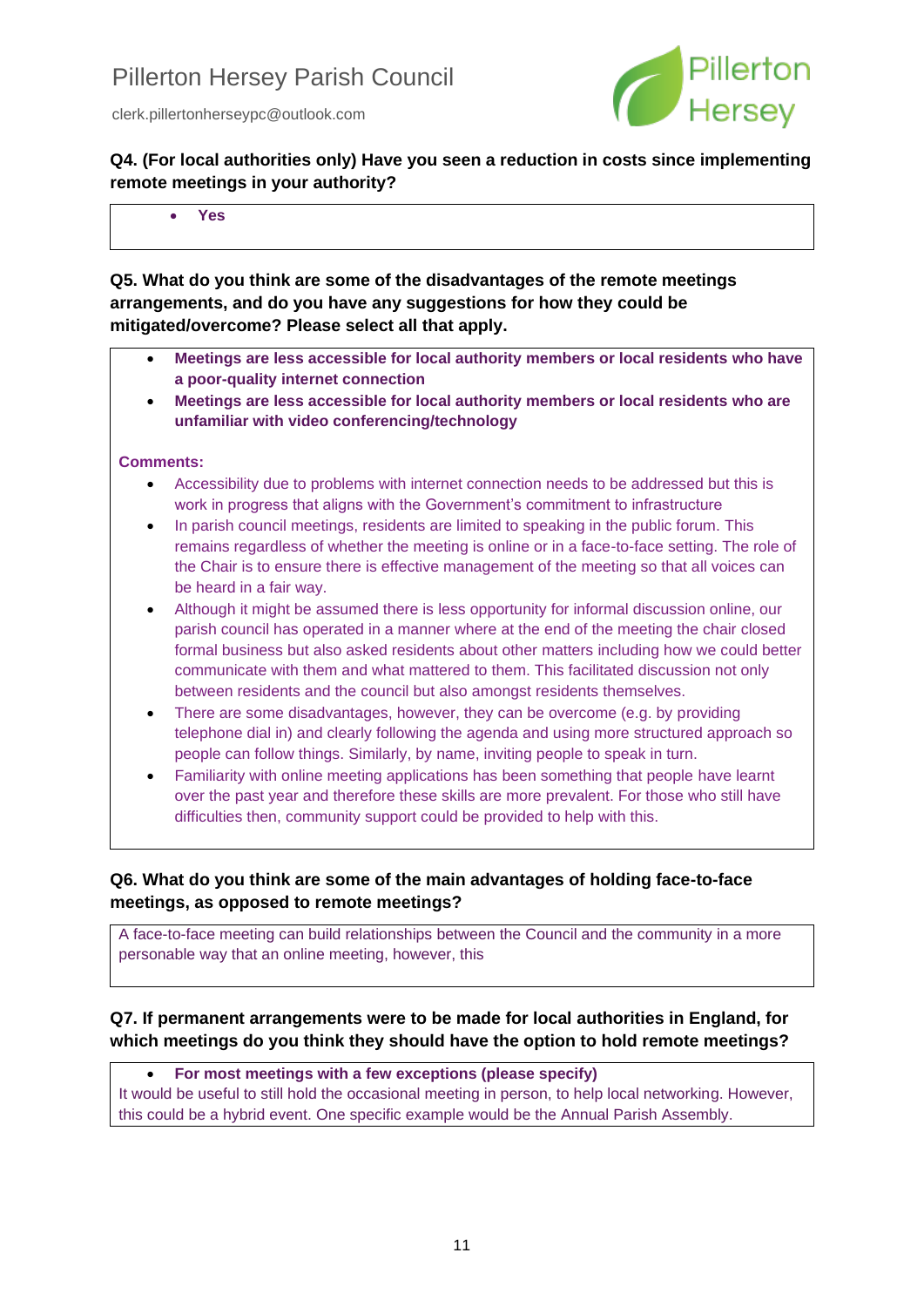

**Q8. If permanent arrangements were to be made for local authorities in England, in which circumstances do you think local authorities should have the option to hold remote meetings?**

• **I think local authorities should be able to decide for themselves which circumstances they should have the option to meet remotely**

### **Q9. Would you have any concerns if local authorities in England were given the power to decide for themselves which meetings, and in what circumstances, they have the option to hold remote meetings?**

#### • **No concerns**

A parish council should have the ability to make the decision, however, if the meeting is supposed to be open to the public, since it may be less inclusive, the community should be able to provide feedback on this.

### **Q10. If yes, do you have any suggestions for how your concerns could be mitigated/overcome?**

The disadvantages of remote meetings are related to technology and poor-quality internet. However, the meetings have always had a telephone dial in provided to circumvent this.

Effective online meeting strategies (e.g. effective Chairing) can overcome many issues and provide greater accessibility to people who would otherwise struggle to engage.

To overcome the concerns about lack of in-community presence, meetings could alternate to be sometimes in-person and sometimes remote.

**Q11. In your view, would making express provision for English local authorities to meet remotely particularly benefit or disadvantage any individuals with protected characteristics e.g. those with disabilities or caring responsibilities?**

#### • **Yes**

Benefits:

- more accessible to people with caring responsibilities or those who may be vulnerable (clinically or otherwise).
- If the need to travel to a meeting is removed, the availability of members and access for residents improves for reasons of scheduling and sometimes geography.

•

Disadvantages:

• There may be a disadvantage to those with disabilities that mean they find it difficult to use the technology, however, they may also be the people who would struggle to attend and/or participate in a face-to-face meeting.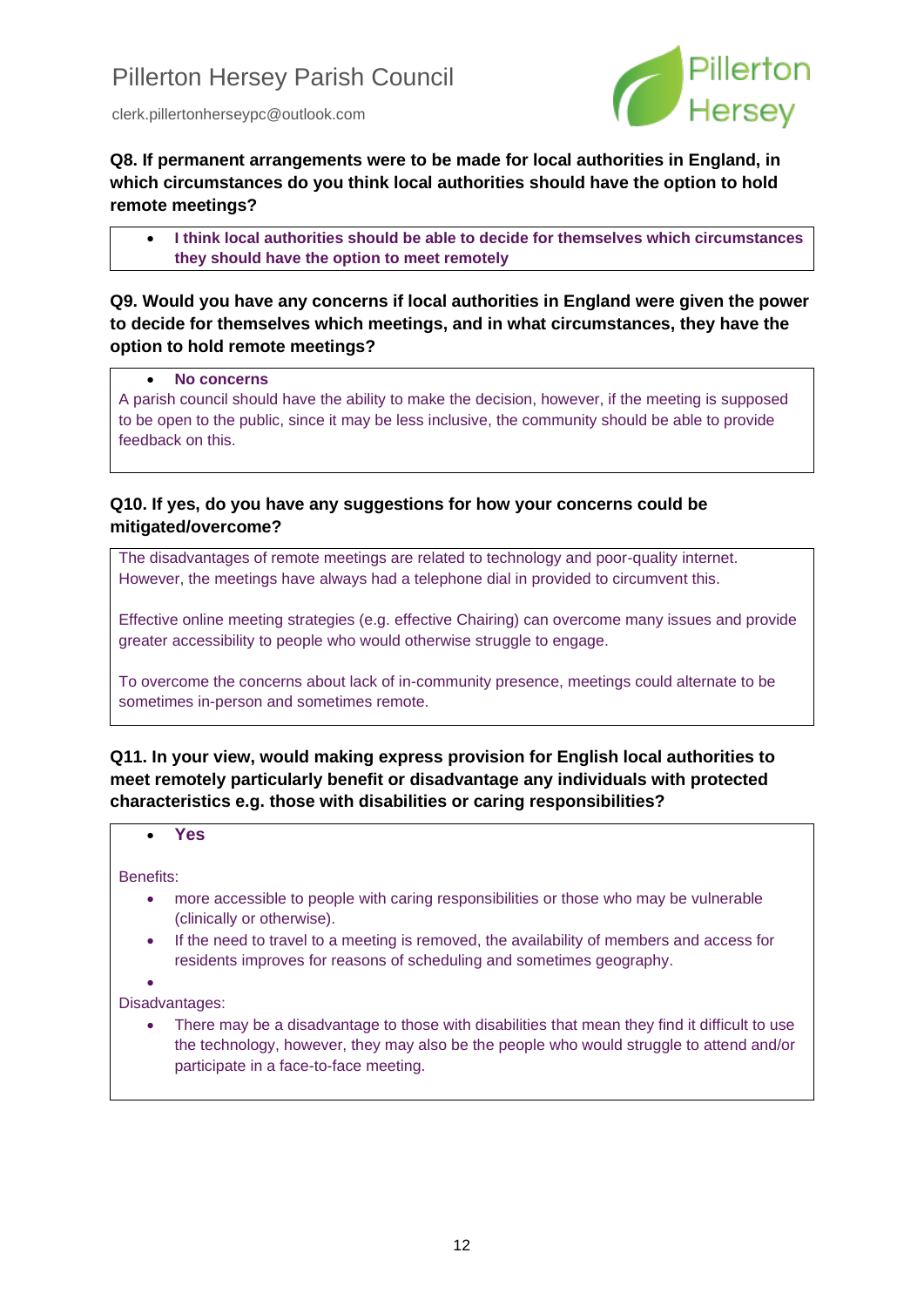clerk.pillertonherseypc@outlook.com



# Appendix C

Financial report for the year ending 31 March 2021 (approved by internal auditor)

|                                             | PILLERTON HERSEY PARISH COUNCIL                                                        |                                |                                            |   |          |
|---------------------------------------------|----------------------------------------------------------------------------------------|--------------------------------|--------------------------------------------|---|----------|
|                                             | <b>RECEIPTS AND PAYMENTS ACCOUNT</b>                                                   |                                |                                            |   |          |
|                                             | FOR THE YEAR ENDED 31 MARCH 2021                                                       |                                |                                            |   |          |
| <b>BALANCE BROUGHT FORWARD 1 APRIL 2020</b> |                                                                                        |                                |                                            | £ | 4,177.65 |
| <b>RECEIPTS</b>                             | <b>Stratford District Council precept</b><br><b>Stratford District Council precept</b> | £<br>$\pmb{\mathfrak{L}}$<br>£ | 750.00<br>750.00<br>1,500.00 £             |   | 1,500.00 |
| <b>PAYMENTS</b>                             |                                                                                        |                                |                                            |   |          |
|                                             | <b>Staff costs</b><br><b>WALC Annual subscription</b><br>Insurance                     | £<br>E<br>E<br>E               | 967.20<br>105.00<br>257.60<br>1,329.80 - £ |   | 1,329.80 |
| BALANCE CARRIED FORWARD 31 MARCH 2021       |                                                                                        |                                |                                            | £ | 4,347.85 |
| BALANCE AS PER BANK STATEMENT 31 MARCH 2021 |                                                                                        |                                |                                            | £ | 4,347.85 |
|                                             |                                                                                        |                                |                                            |   |          |
| Signed                                      |                                                                                        |                                |                                            |   |          |
| Chair                                       |                                                                                        | Dated:                         |                                            |   |          |
| Clerk & RFO                                 |                                                                                        | Dated:                         |                                            |   |          |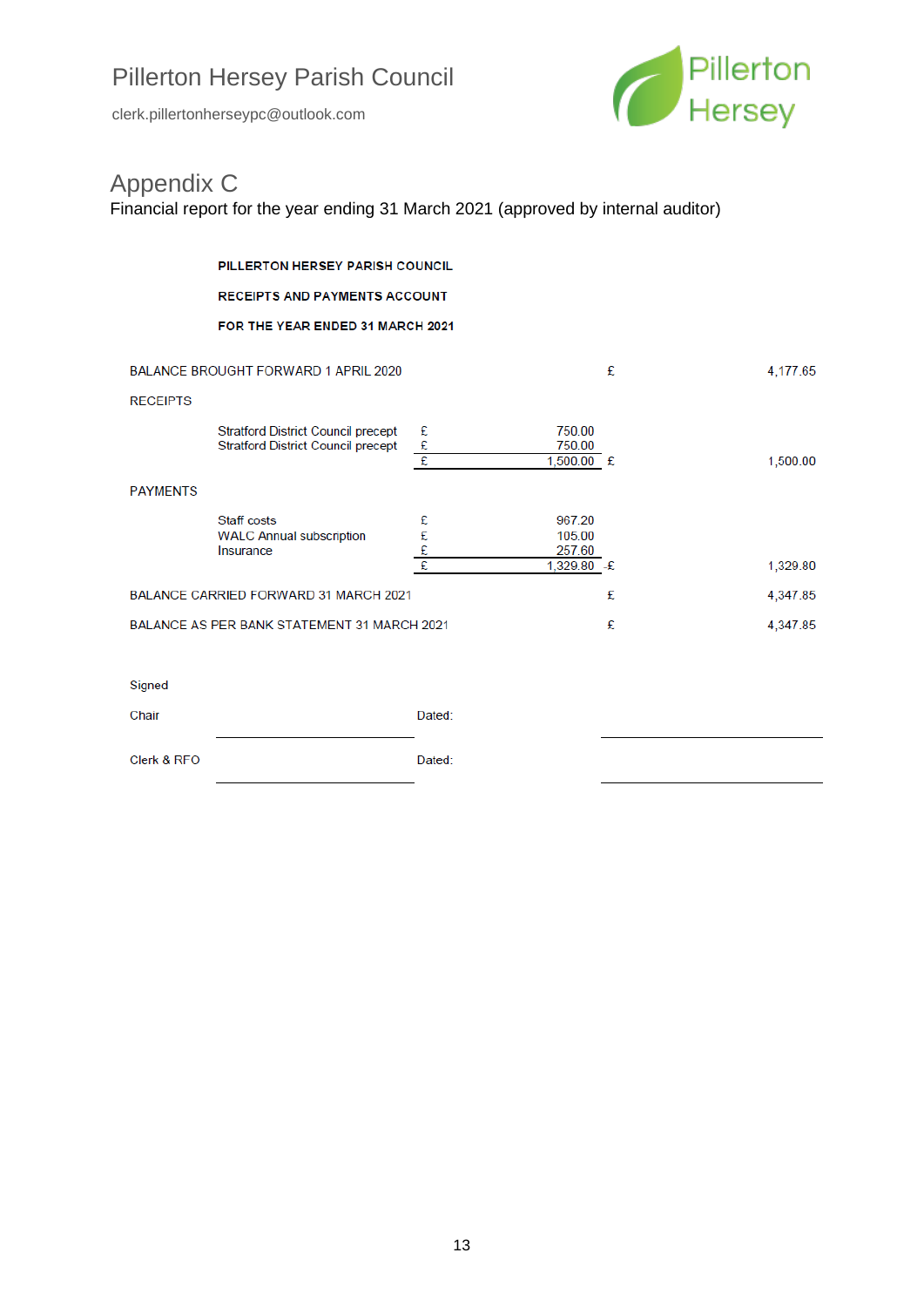clerk.pillertonherseypc@outlook.com

## Appendix B continued



| Date                 | Payee                   | <b>Details</b>                             | <b>Budget Category</b>      | Debit     | Credit    | <b>Balance</b> |
|----------------------|-------------------------|--------------------------------------------|-----------------------------|-----------|-----------|----------------|
| 01 April 2020        |                         | <b>Start Of Year Opening Bank Balances</b> |                             |           |           | £4,177.65      |
| <b>27 April 2020</b> | SDC                     | Precept                                    | Precept                     |           | £750.00   | £4,927.65      |
| 27 April 2020        | <b>SDC</b>              | Precept                                    | Precept                     |           | £750.00   | £5,677.65      |
| 30 November 2020     | P Leaper                | Clerk's Pay                                | Clerk's Pay                 | (E773.76) |           | £4,903.89      |
| 01 December 2020     | P Leaper                | <b>Clerk's Pay</b>                         | Clerk's Pay                 | (E193.44) |           | £4,710.45      |
| 01 December 2020     | WALC                    | <b>WALC</b> - Subscriptions                | <b>WALC</b> - Subscriptions | (E105.00) |           | £4,605.45      |
| 28 January 2021      | <b>Zurich Insurance</b> | Annual Insurance                           | Insurance                   | (E257.60) |           | £4,347.85      |
|                      |                         |                                            |                             | ,329.80   | £1,500.00 |                |

#### Section 2 - Accounting Statements 2020/2021 for Pillerton Hersey Parish Council

|                                        | 31/03/2020 | 31/03/2021 |
|----------------------------------------|------------|------------|
| 1. Balances Carried Forward            | £3,284.00  | £4,178.00  |
| 2. (+) Precept or Rates & Levies       | £1,480.00  | £1,500.00  |
| 3. (+) Total Other Receipts            | £20.00     | £0.00      |
| 4. (-) Staff Costs                     | £0.00      | (E967.20)  |
| 5. (-) Loan/ Interest / Capital repaym | £0.00      | £0.00      |
| 6. (-) All other payments              | (E606.00)  | (E362.60)  |
| 7. (=) Balances Carried Forward        | £4,178.00  | £4,348.20  |
| 8. Total Cash & Short Term             | £4,178.00  | £4,347.85  |
| 9. Total fixed assets plus long term   | £0.00      | £0.00      |
| 10. Total Borrowings                   | £0.00      | £0.00      |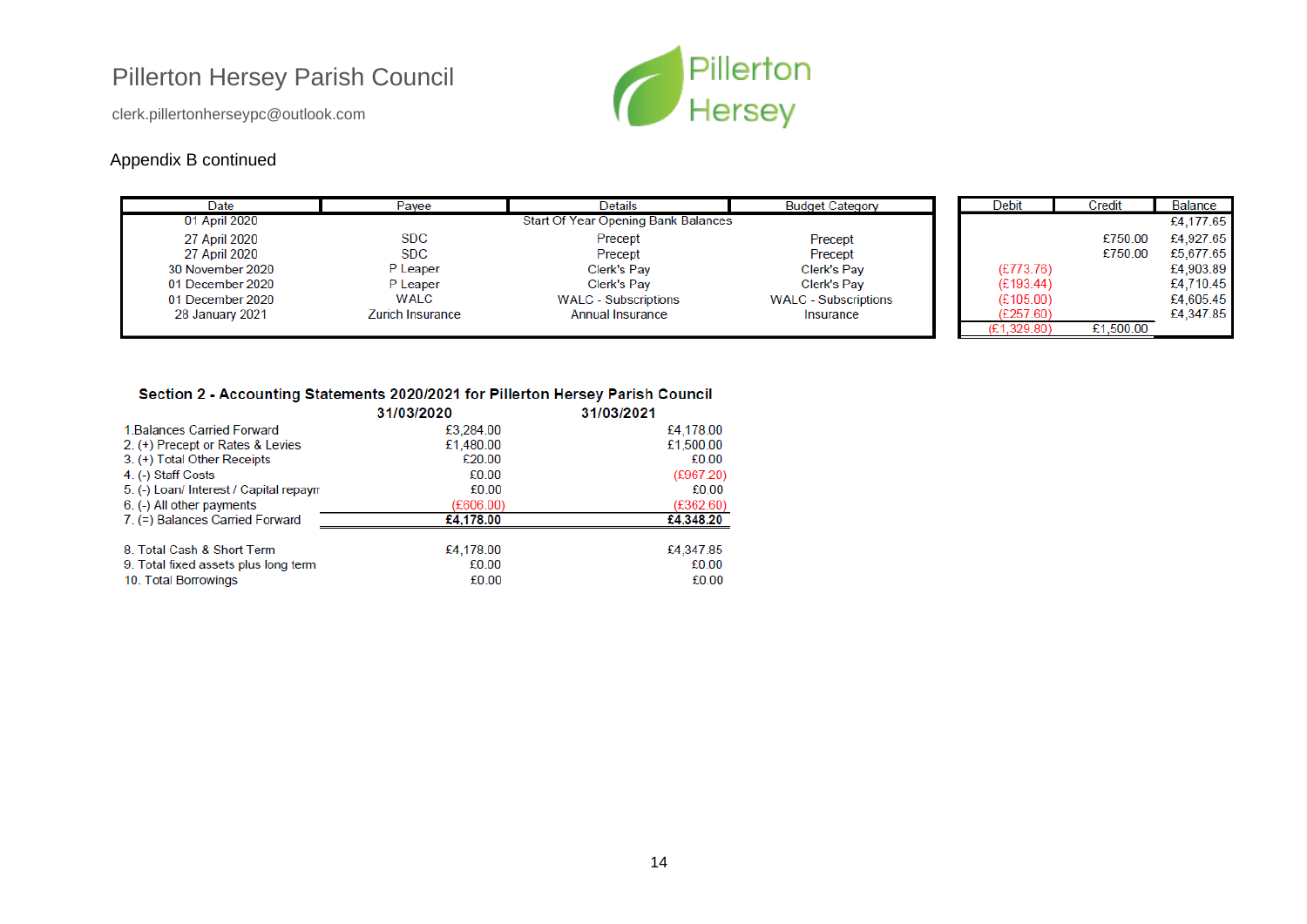clerk.pillertonherseypc@outlook.com



# Appendix D

# PILLERTON HERSEY PARISH COUNCIL Notes from the Pre-Planning Meeting regarding Poulton's Farm

# 7:00 pm, Thursday 29 April (online)

#### **Present**

Cllr. William Forsyth (WF) Cllr. Alec Hitchman (AH) Cllr. Tim Newcombe, Chair (TN) Cllr. Richard Scott (RS)

Mr Mark Wildish Mr Brian Hobill Mrs Hobill

#### **In attendance**

Alana Collis, Clerk to the Council (AC) *The meeting commenced at 7:10 pm*

**Apologies** Cllr. Debbie Newton (DN)

Mark Wildish introduced himself and his local practice. He outlined that Mr Hobill had approached him and outlined the issues he has been faced with in 2017 and the impact this has had on his business and the people involved in that.

Since buying Hogwood Farm, Mr Hobill has invested heavily in the business, as demonstrated by several planning applications in recent years. This investment has been in the region of £3m. There is specialist equipment and units for pig farming, and he has skills and expertise specific to this type of industry. These specialisms mean that conversion of the farm to alternative agriculture is not easy.

Mr Hobill wants to find an 'exit strategy' that will enable him to leave farming but recover some of the significant investment made in the business which has been so heavily impacted. To do this, Mr Hobill has sought support for the planning perspective from Mr Wildish. As a farm, the site is surrounded by open countryside, and current planning policy can limit developments in this type of environment.

As stated, around 90% of the site is specific to pig farming and alternative agriculture is not financially viable. However, to clear the site would cost in the region on £1m. A full survey would be conducted to check what level of land reclamation was needed and a specialist contractor would be appointed to remove the waste however, this is a costly exercise.

#### Proposed development

Due to the challenges faced by the business, redevelopment is an option. An alternative development could be business units however, there is little demand for offices in this type of location due to the isolated position. This leaves the option of housing.

The site is large enough to accommodate 20-30 houses however, Mr Wildish has advised this would not be appropriate in this setting, but he has provided guidance on what would be most appropriate; attractive in the setting and providing the appropriate financial outcomes for Mr Hobill to leave the farm.

Any development needs to be visually sympathetic to the environment and based on this, Mr Wildish has proposed a manor style farmhouse surrounded by other dwellings that look like converted farm buildings. This could be up to ten dwellings in total. Based on the current site, some barns could be converted to Class Q barns. This design is not just to satisfy planning requirements but also to fit the environment.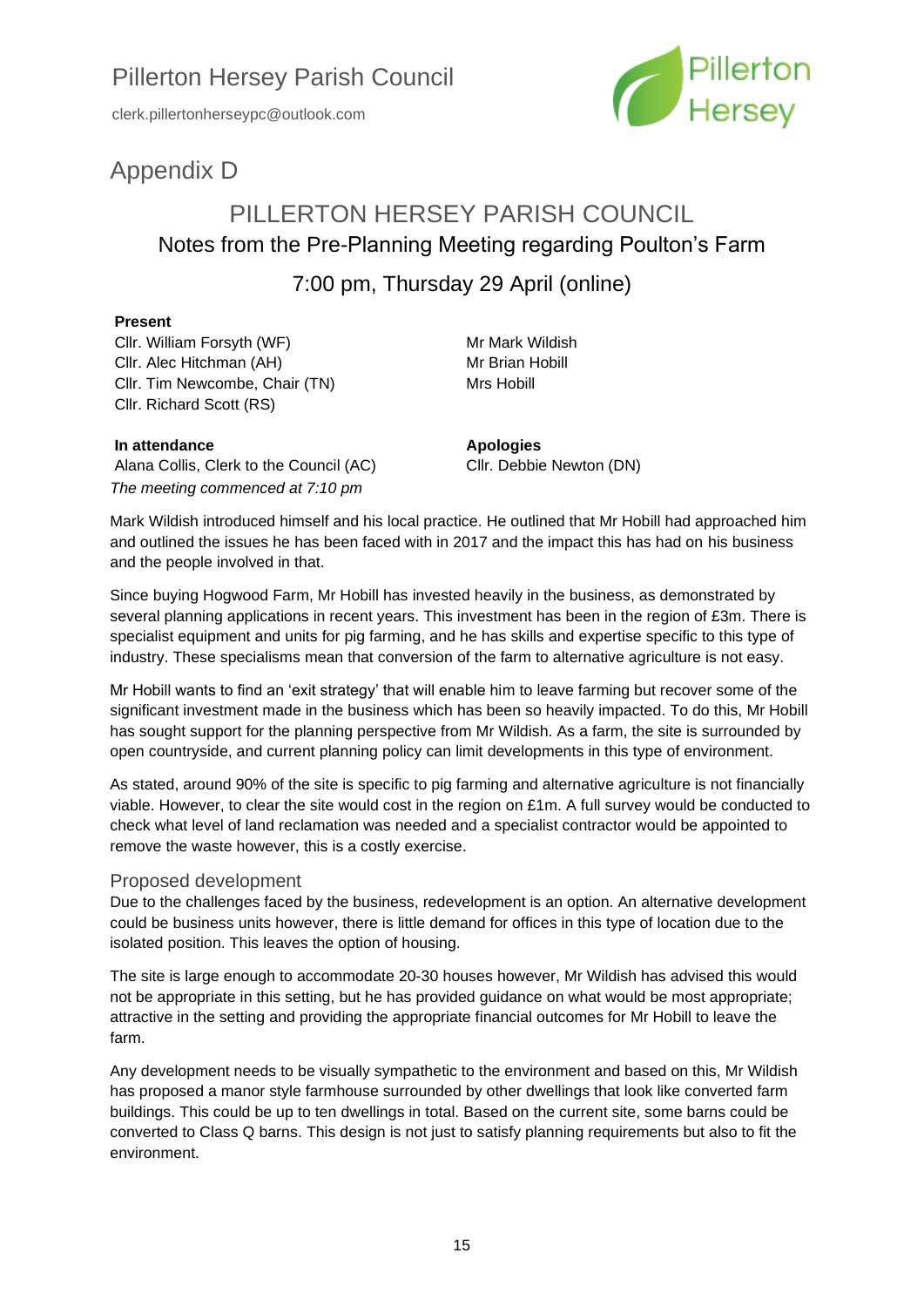clerk.pillertonherseypc@outlook.com



Cllr Hitchman shared the observation that Class Q barns appear to be restricted in their shape and design. Mr Wildish commented that the Class Q policy can be restrictive but in this case the buildings may have the similar shape but would then be adapted to be more aesthetically appropriate.

The proposal would use materials that 'fit' the surroundings. For example, this may be a mixture of wood, brick and stone. The brick may be reclaimed (depending on what is available) and the stone would aim to be local. Mr Hobill commented that Kineton stone was historically quarried at the site so stone is present. Alternatives may be Houghton stone or Stanley's.

With the location and building style, these properties would be large, executive style, freehold homes, designed to be high quality and self-sustaining. The demographic of residents would likely support local services such as shops and pubs in Oxhill and Pillerton Priors.

It is deemed that the location may not be suitable for social housing since vehicles would be needed due to the lack of public transport. However, there would be an external contribution to Stratford District Council which is usually redistributed within the parish or district.

#### Ecology and sustainability

The proposed scheme would be designed with a strong emphasis on ecological value; to encourage wildlife. The outline proposal plans shared show a pond being present. This would be for ecological benefit as well as aesthetics. This would add value to the site development, but the drawings are currently only indicative. As part of the development, a pond site would be safe, aesthetically pleasing and have appropriate safety fencing. The current industrial operations of the farm are not wildlife friendly.

The dwellings would be designed to be as sustainable as possible. For example, they would be built with solar photovoltaics with battery storage and ground source heat pumps (using the paddock space shown on the plans) and have underfloor heating. Similarly, provision of electric vehicle charging points would make the development sustainable in line with future transport patterns. This approach would minimise environmental impact, all farming would cease, and it would overcome the issues face by Mr Hobill in the current situation. A housing development next to a working farm would not be acceptable.

Mr Wildish has advised Mr and Mrs Hobill to engage with communities at an early stage and they have already had a conversation with members of Oxhill Parish Council who were supportive of the outlined scheme. All parties will be kept informed as the proposals are further developed.

To support their case, Mr Wildish has been looking to identify cases where industrialised farming has been demonstrated as a brownfield site. This would then further support the case for development with the local planning authority.

#### Community investment

As a proposed development of ten dwellings, Mr Wildish stated that this would be exempt from section 106 agreement however, they would consider a local financial contribution. He was not sure what would be involved but if there was an option of local benefit then they could have a conversation.

#### **Traffic**

Councillors present asked about the likely impact on local traffic with this development. Mr Wildish stated that as a large, industrial farm, there are many HGVs coming to and from the site each day (e.g. delivering 80 tonnes of pig food per day, supplements and grain). In comparison, a development of ten dwellings, with two cars would not be an increase in traffic.

The road junction at the site can be quite busy but Mr Wildish said it had not been investigated at this stage. On the main A422 road, cars would face less safety issues than HGVs, pulling out at the junction with the Kineton Road.